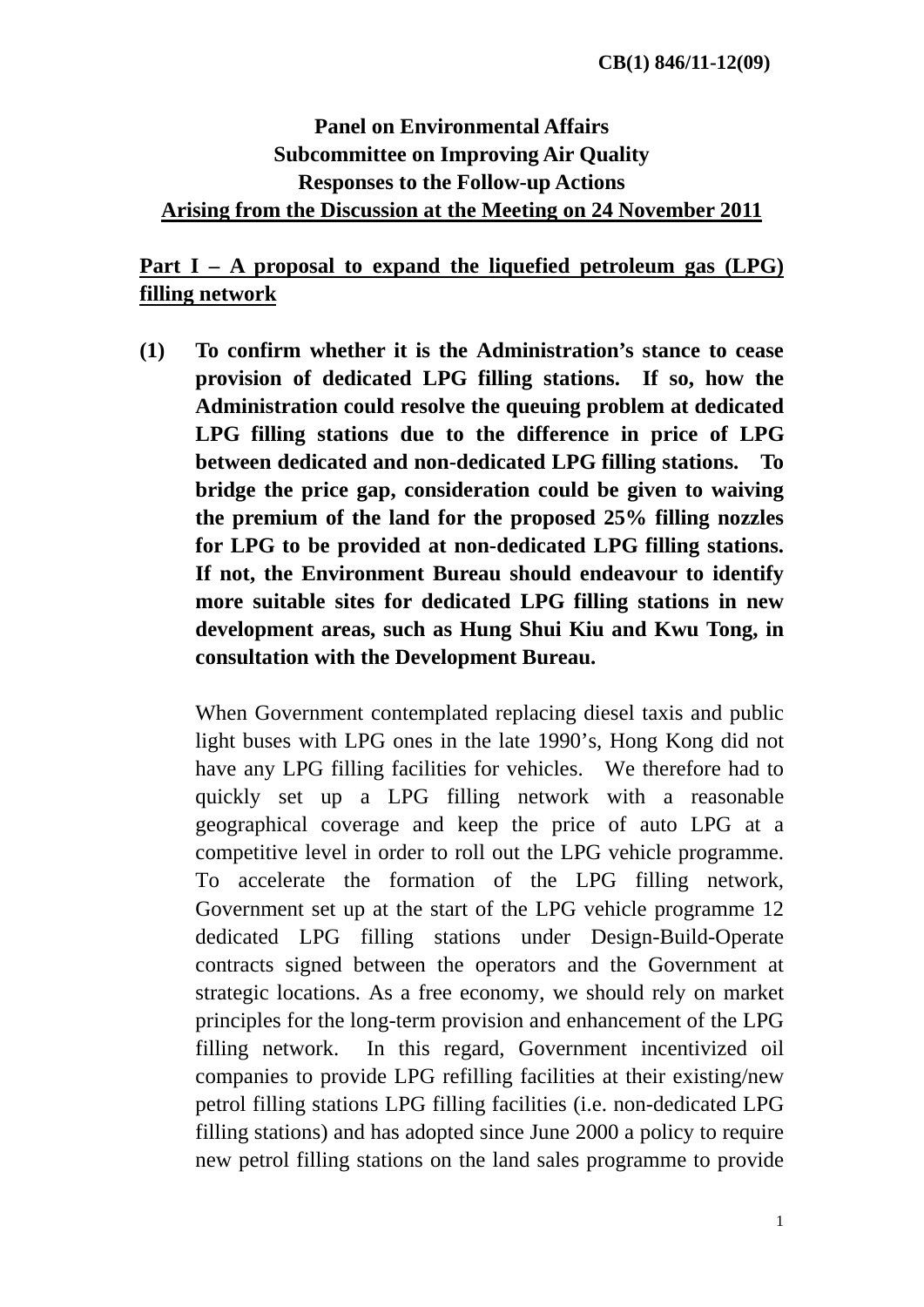LPG filling facilities, subject to safety requirements being met.

As a result, the current LPG filling network encompasses a total of 62 LPG filling stations, including 12 dedicated stations and 50 non-dedicated stations. Together they provide a total of 444 LPG filling nozzles and are sufficient to meet the filling demand for all the taxis and light buses to use LPG vehicles. The LPG prices, be that at dedicated or non-dedicated stations, have also been kept at a competitive level – auto LPG price being about 37 to 41 % of diesel prices. Thus, Government does not have plan to set up additional dedicated LPG filling stations.

LPG taxis and public light buses (PLB) queuing for filling occurred in shift-changing periods, in particular at those dedicated LPG filling stations that are located at popular locations (i.e. those close to the key operational areas of taxis and PLBs). Outside shift-changing periods, taxis and PLBs do not normally require much waiting for refilling even at dedicated LPG filling stations. If the taxi and PLB trades can stagger their refilling hours, it will go a long way towards resolving the queuing problem in shift-changing periods.

Upon implementation of the proposal for having at least 25% of the filling nozzles allocated for LPG at non-dedicated LPG filling stations, prospective tenderers will take into account all relevant requirements and considerations, including the competition with dedicated filling stations for LPG filling business, when preparing their bids for the land. The land premium of the sites will accordingly reflect the new requirements. We do not support waiving the premium of the land for the proposed 25% filling nozzles for LPG to be provided at non-dedicated LPG filling stations.

In line with the standing policy of relying on non-dedicated LPG filling stations to expand the LPG filling network, we have already requested Planning Department and Civil Engineering and Development Department to reserve suitable sites in Hung Shui Kiu and Kwu Tung North New Development Areas for the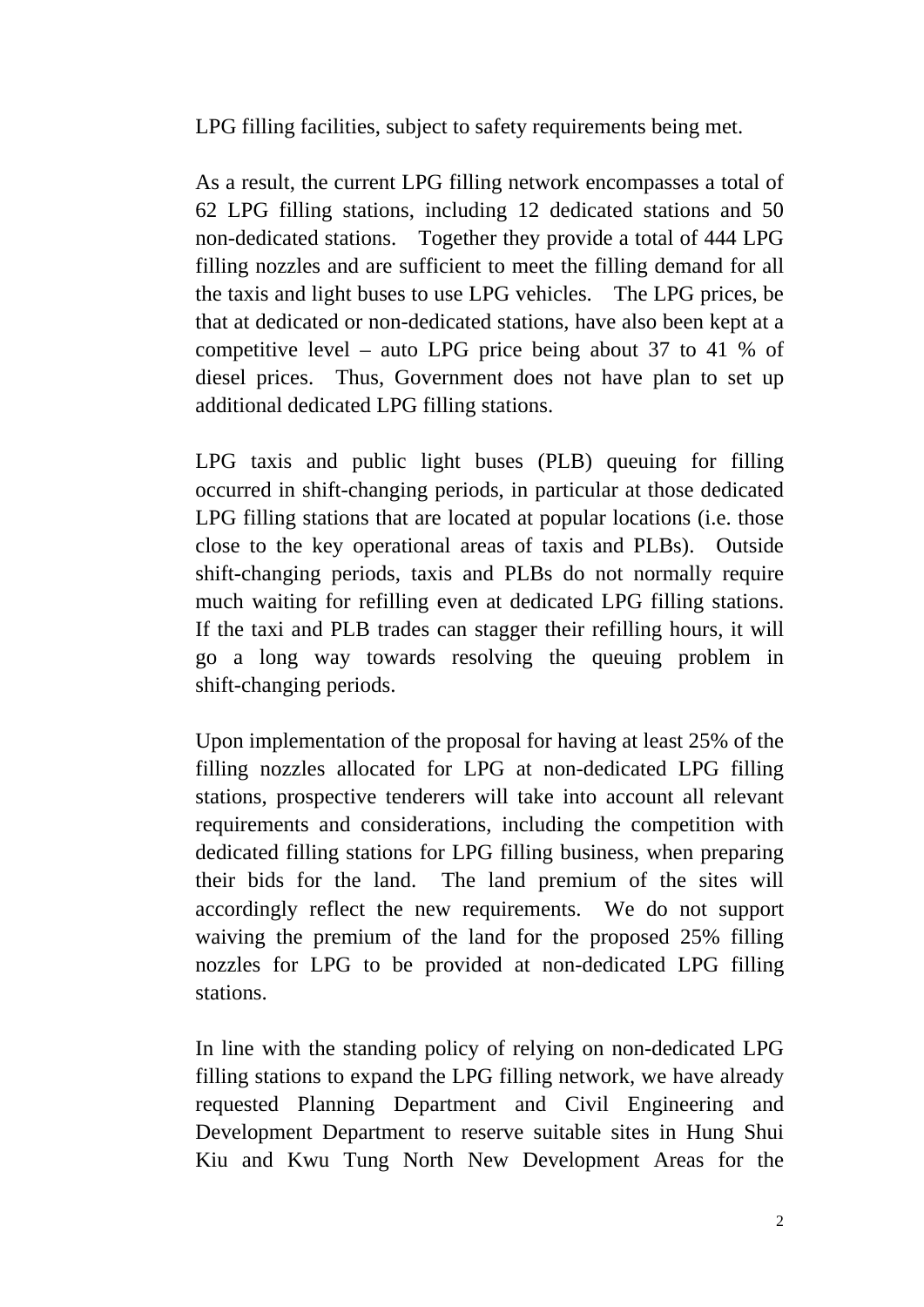development of petrol filling stations that are also suitable for providing LPG filling services.

**(2) To provide a table setting out the distribution and time frame for delivery some 500 LPG filling nozzles under the proposed plan to expand the LPG filling network.** 

There are already a total of 444 LPG filling nozzles in operation. The table setting out the distribution and time frame under the proposed plan to expand the LPG filling network is at **Annex A**.

**(3) To advise the utility rates of LPG filling nozzles at non-dedicated LPG filling stations. To also advise whether the increase in LPG facilities in non-dedicated LPG filling stations will affect other non-LPG vehicle users.** 

According to the information provided by the operators of LPG filling stations<sup>1</sup>, the utility rates of LPG filling nozzles at the dedicated and non-dedicated LPG filling stations are as follow:

| <b>LPG Filling</b><br>stations | <b>Percentage share</b><br>of average daily<br><b>LPG</b> sales | Average no. of vehicles<br>refilled daily per<br>nozzle |
|--------------------------------|-----------------------------------------------------------------|---------------------------------------------------------|
| Dedicated                      | 70%                                                             | 140                                                     |
| Non-Dedicated                  | 30%                                                             | hl.                                                     |

Even with the proposed increase in LPG facilities in non-dedicated LPG filling stations in place, the potential impact on non-LPG vehicle users would be minimal because the majority of petrol filling stations (PFSs) can only provide petrol and diesel refilling due to safety or practicability constraints. Even for those stations suitable for providing LPG filling services, their operators can still allocate 75% of their nozzles for petrol and diesel refilling under the propsal.

Of the 180 PFSs in Hong Kong, about 110 have been found not

<sup>&</sup>lt;u>.</u>  $<sup>1</sup>$  There are seven operators of LPG filling stations in Hong Kong. We have obtained the information</sup> from six operators. Shell Hong Kong Ltd has not provided us with its sales information.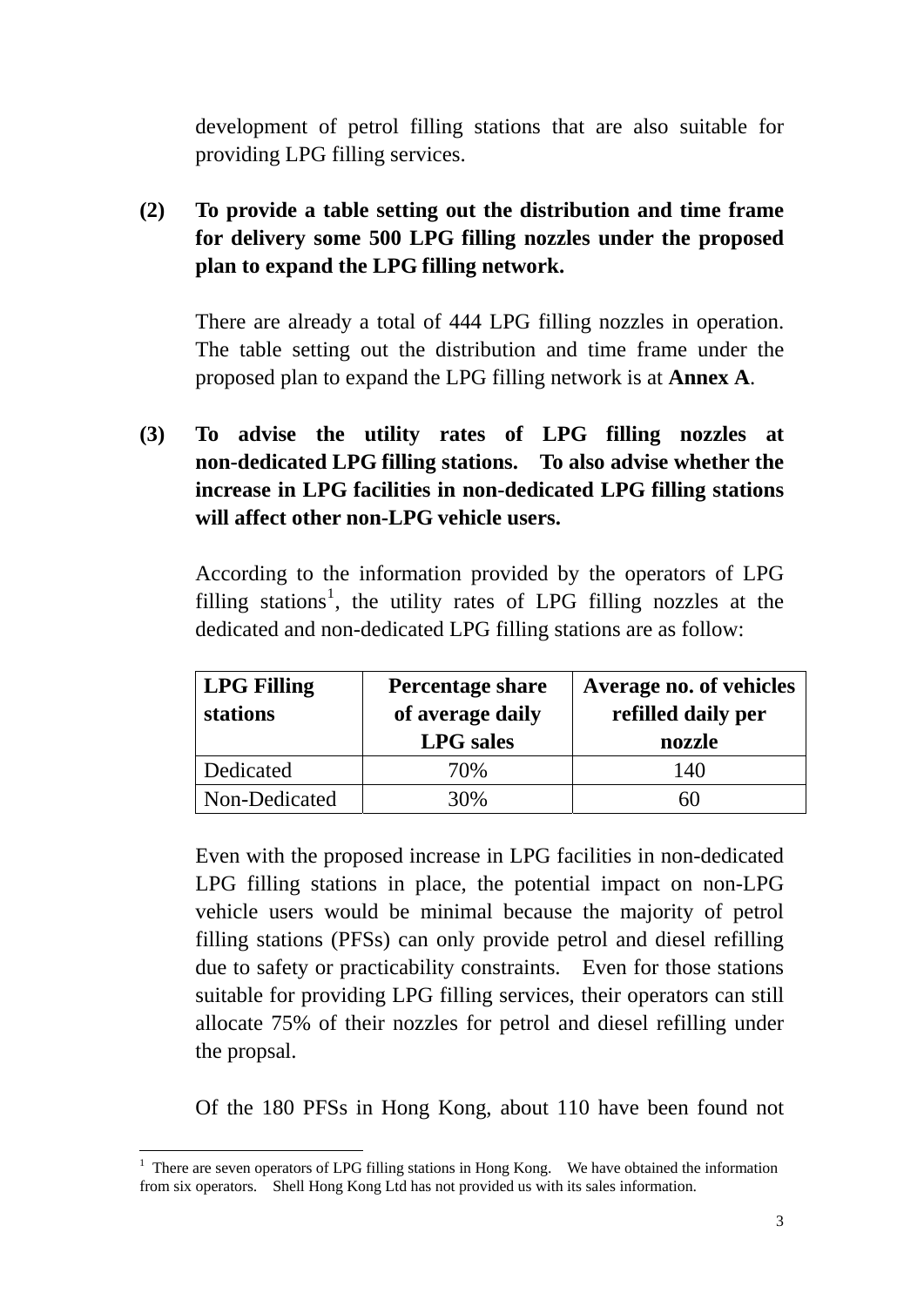suitable for providing LPG filling services due to safety or practicability reasons. Among the remaining 70 PFSs, about 50 stations have already equipped to provide LPG filling services with LPG nozzles accounting on average for 17% of their nozzles and 14 of them already met the proposed requirement (i.e. at least 25% of the nozzles are LPG filling nozzles). For the 36 stations that are short of the 25% target, they will have to install additional LPG filling facilities (i.e. adding up to 114 LPG nozzles on top of the existing 154 LPG nozzles in these stations), subject to safety and practicability considerations, when they are re-tendered upon expiry of the existing land leases.

As for some 20 remaining PFSs that are suitable for providing LPG refilling services but have not yet been equipped to do so, their operators can still allocate up to 75% of their nozzles for petrol or diesel refilling.

**(4) To ensure seamless transition in re-tendering of old sites of petrol-cum-LPG filling stations upon expiry of the current land leases to ensure continued supply of LPG. Consideration could be given to advancing the tendering exercise. Effort should also be made to minimize any undue disruption to LPG supply during cleansing of oil tanks.** 

Lands Department (LandsD) is in close liaison with Environment Bureau (ENB) and relevant government departments in preparing for the re-tendering of existing petrol-cum-LPG (PLPG) sites for putting re-tendered sites back to service as soon as possible. Tender invitation will precede the expiry of the lease of the existing PLPG site and is programmed with a view to awarding the tender for the new 21-year lease at the earliest possible time. Nevertheless, there could still be a brief period of non-operation of the PLPG stations. The existing operator has to carry out decontamination study and, if required by the Environmental Protection Department, decontamination works on site before the lease expires. Furthermore, if the new PLPG lease is awarded to another operator or the number of LPG nozzles has to be increased to meet the new requirement, more time (about 15 to 18 months)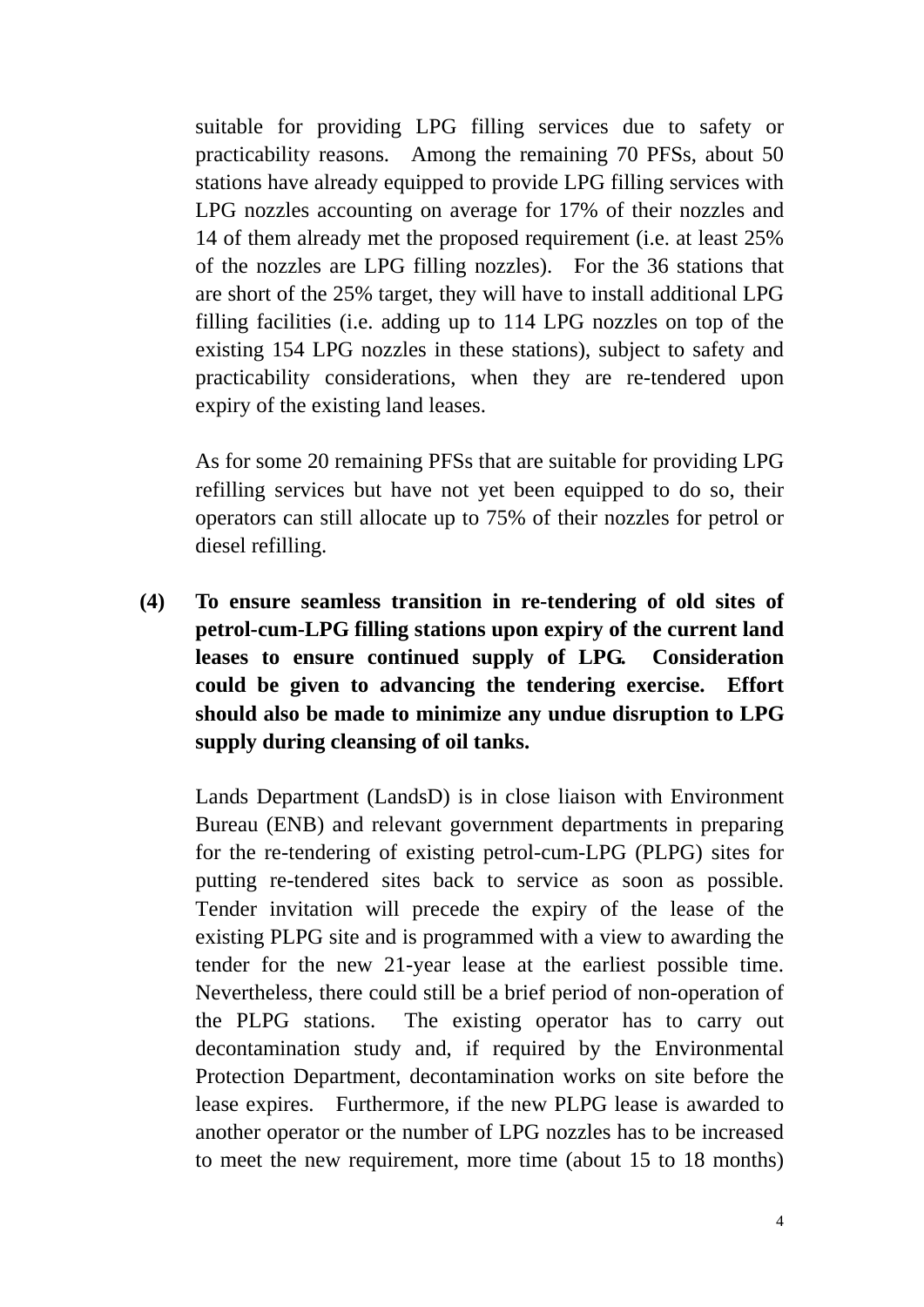will be required to set up the new station.

According to the Gas Safety Ordinance, Chapter 51, underground tanks of LPG filling stations are required to be tested and examined, or revalidated, within 10 years after their installation and at 5-year intervals thereafter. In order to minimize the disruption of LPG supply, operators of LPG filling stations (Operators) will notify the Electrical and Mechanical Services Department (EMSD) of their respective revalidation schedules and submit relevant information in advance for EMSD's advice or approval prior to the revalidation work. EMSD will coordinate with the Operators to avoid or minimize the concurrent disruption of LPG supply of adjacent LPG filling stations under revalidation in the same locality as far as possible. Up to November 2011, 23 LPG filling stations have undergone revalidation with no major disruption on the LPG supply for refilling, thanks also to the cooperation of the taxi and light bus trades.

**(5) To ensure sufficient supply of parking spaces for commercial vehicles in the replacement site upon relocation of the car-park at Fung Mut Road if the latter is released for use as a petrol-cum-LPG filling station. Consideration should be given to formulating a policy on provision of parking spaces for commercial vehicles (including goods vehicles and coaches) to resolve problem.** 

The proposed replacement site underneath Connaught Road West Flyover at Eastern Street together with the two existing STT parking sites in the Western District will provide sufficient space for commercial vehicles parking including the vehicles displaced from the existing car-park at Fung Mat Road. The Transport Department is conducting a study on goods vehicle parking provision on the Hong Kong Island. The study will recommend appropriate measures to address the parking demand of goods vehicles in the long term.

**(6) To provide a corrigendum to paragraph 16 of the Administration's paper clarifying that there are different views**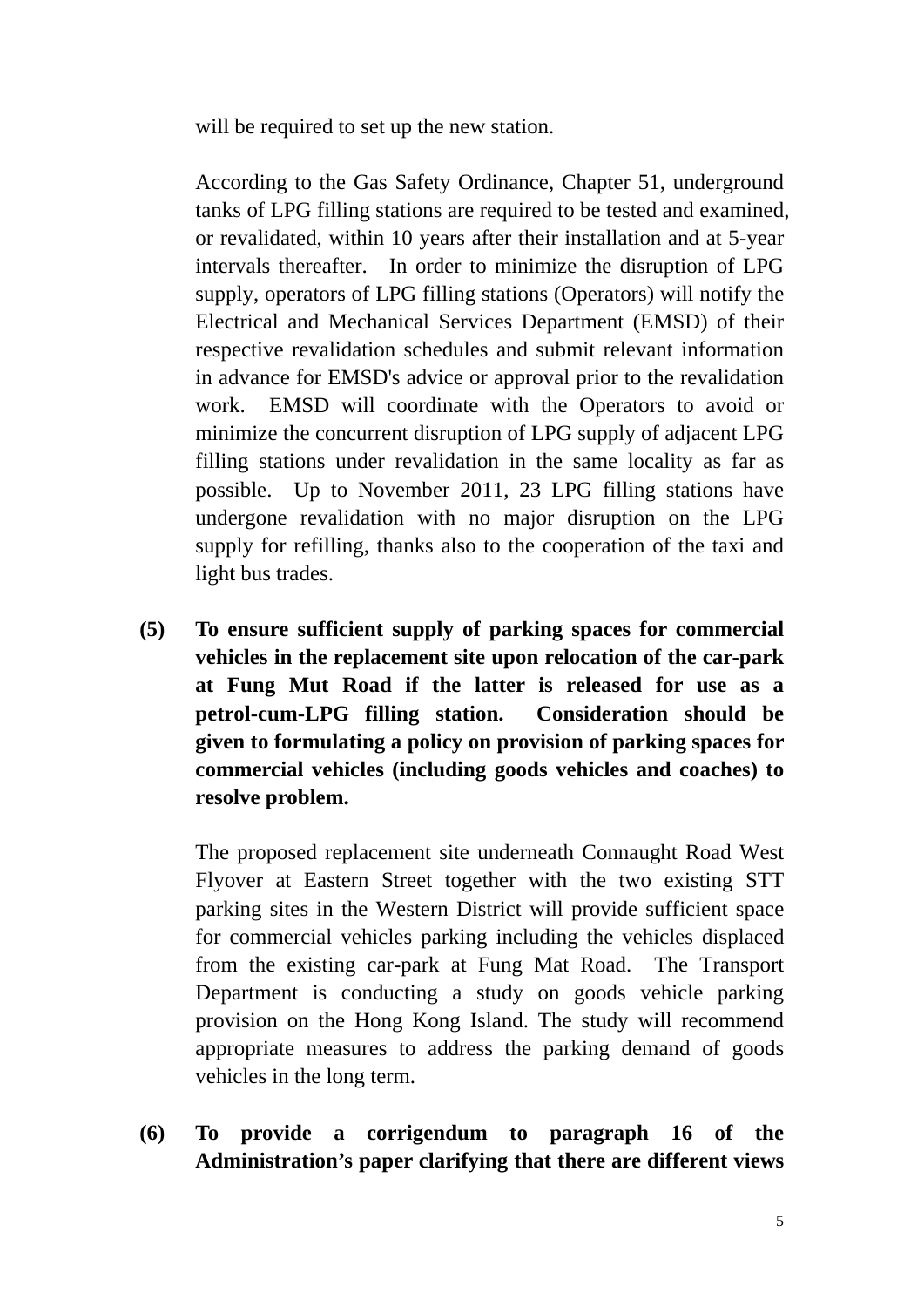## **on the provision of a petrol-cum-LPG filling station near to the Tai Po Industrial Estate.**

Please find below a corrigendum to Paragraph 15 of the paper CB(1) 394/11-12(02):

"15. Some Members of the Legislative Council and taxi trade have also suggested Government to find a suitable site for setting up a new LPG filling station near to the Tai Po Industrial Estate. … … "